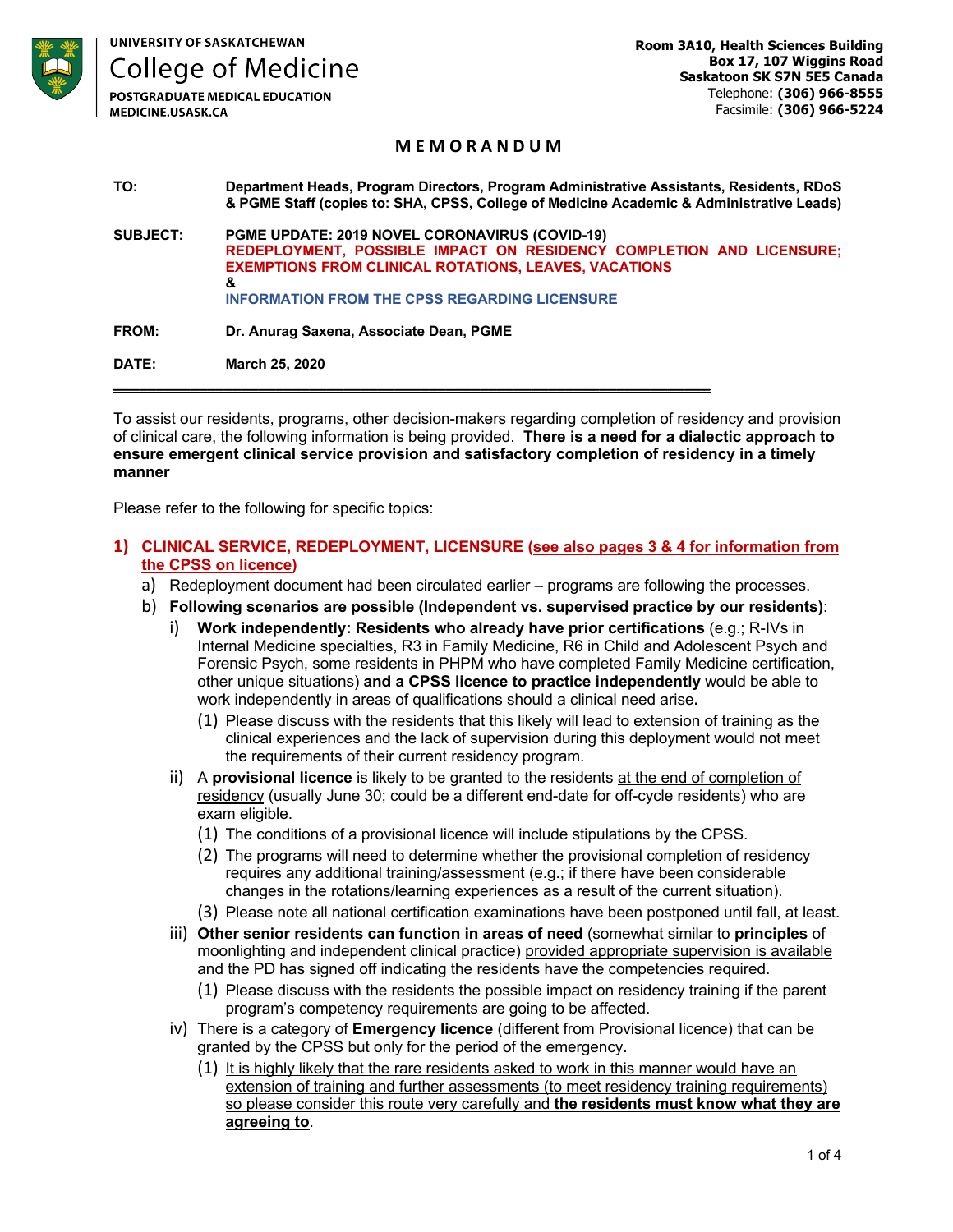

# **UNIVERSITY OF SASKATCHEWAN College of Medicine**

**POSTGRADUATE MEDICAL EDUCATION** MEDICINE.USASK.CA

**Room 3A10, Health Sciences Building Box 17, 107 Wiggins Road Saskatoon SK S7N 5E5 Canada** Telephone: **(306) 966-8555** Facsimile: **(306) 966-5224**

- c) The requests/decisions for redeployment will involve the PDs and RPC and Department Heads/Area leads and Associate Dean, Regina Campus (for Regina), Associate Dean PGME and Vice Dean Education. **A fast turnaround time is expected by our apex leadership.**
- d) **Ongoing redeployment to ICU:** The programs will work individually with Director Education in Critical Care and will keep the PGME office informed/involved.
- e) At this time, **only the numbers of residents** (senior/junior, exam eligible etc.) will be shared outside of PGME (except for licensure purposes, as and if required by the CPSS)
- f) As per discussions with CPSS, **all requests for provisional licence (and the emergency licence) for our residents need to be coordinated through the PGME / College of Medicine** and we will collaborate with SHA (since privileges will also need to be granted). The final sign-off on satisfactory completion of residency will follow our usual processes and will come from the PGME office.

# 2) **VOLUNTARY EXEMPTION FROM CLINICAL ROTATIONS**

- a) Please discuss with residents in your programs and ensure **voluntary exemption from clinical rotations for residents who are pregnant or immunocompromised**.
	- i) All disclosures should be the minimal amount necessary to implement the required changes and should be shared on a need-to-know basis only.
	- ii) All efforts should be made to consider alternate placements on other learning experiences for the completion at the original end of training date (e.g.; research, teaching, provision of distance telehealth and other activities that would be unique to your program or other duties as determined by the program) instead of a paid leave of absence. Please discuss the possibility of extension of training, should all competencies not be acquired by the original end of training date.

## 3) **ACADEMIC LEAVES**

- a) Since the national certification examinations have been postponed at least until fall and we are moving towards provisional licensure, there is no need for academic leaves at this point for exam eligible residents.
- b) For residents on modified learning plans or other unique situations, PGME staff is available for any discussion that might need to occur.

# 4) **VACATIONS**

- a) The exam eligible residents may not have an opportunity to avail of any leaves left at this point due to redeployment. Should this occur, the vacation will be paid out.
- b) If for clinical need reasons, other residents (not in the final year of training) are unable to take vacation, they may defer it but should take their vacations within the duration of the residency; unique situations would be considered on a case-by-case basis.

Thank you for your attention. The **PGME office** will work with all residents, programs and staff during this time and are available to answer any questions you may have.

Sincerely,

Dr. Anurag Saxena Associate Dean, Postgraduate Medical Education, College of Medicine, University of Saskatchewan

**The decisions and recommendations have been developed after input from key stakeholders relevant to that area.**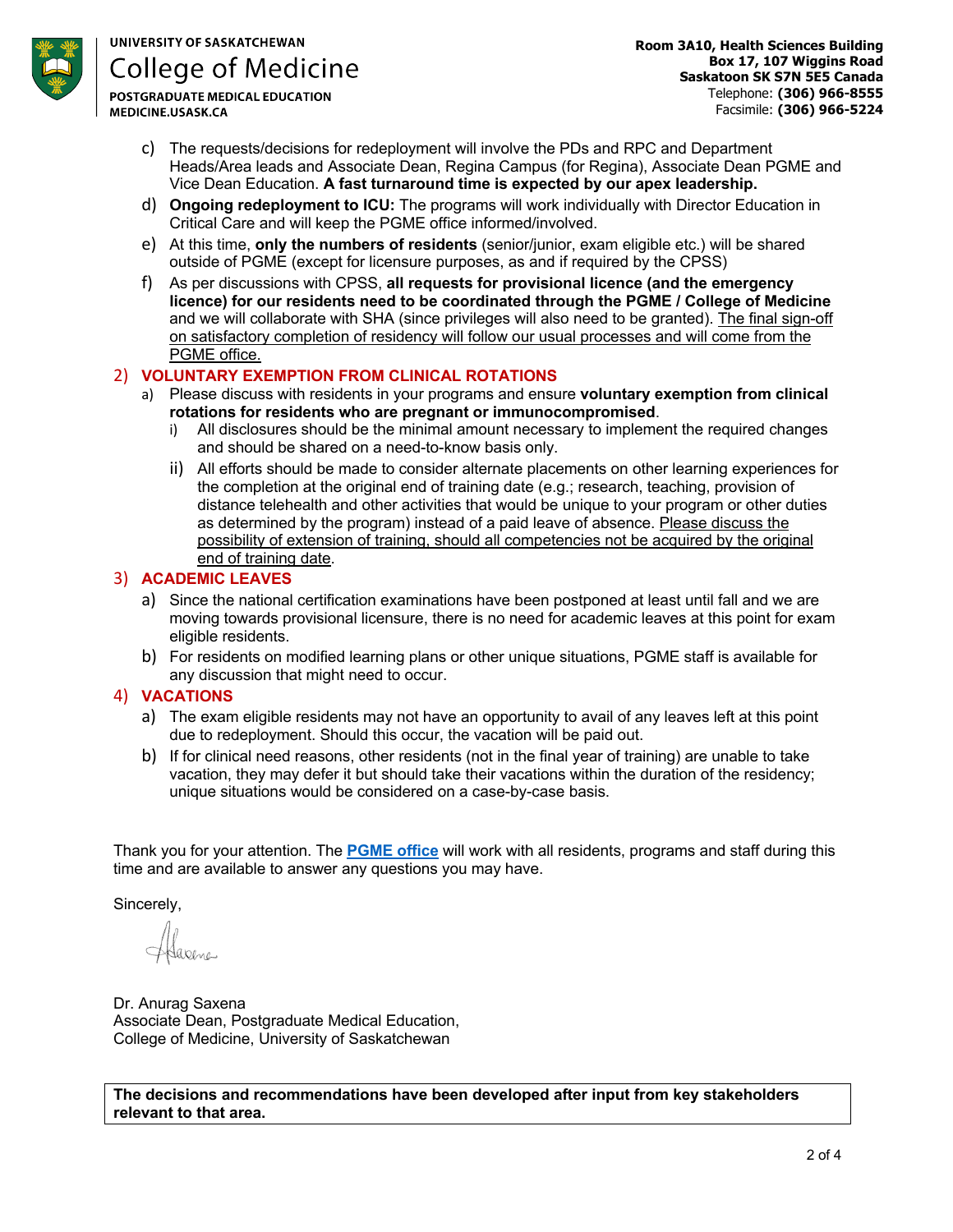

**The College of Physicians and Surgeons of Saskatchewan – Licensing** (circulated as provided by and with the permission of the CPSS)

## **Emergency licensure**

1. Currently residents who are in post-graduate training are licensed under an educational licence. This requires them to work within the confines of the residency position with the requisite amount of supervision as dictated by the Program Directors. Residents who hold an educational licence cannot practise medicine independently. They can only practise medicine within the confines of their residency program.

A resident can only practise outside of the scope of their residency program in one of two circumstances:

- The resident has been approved to engage in "moonlighting", which requires payment of an additional fee and approval by both the College of Physicians and Surgeons (CPSS) and the residency program; or
- The resident has been granted an emergency licence by the CPSS (discussed below)

#### **Question:**

## **How can a resident qualify for an emergency licence?**

Emergency licences are issued at no cost to the physician and automatically expire when the declaration of emergency ends. The applicant must have CMPA coverage and complete a simplified application for an emergency licence.

## **Answer #1 – Emergency licensure for residents in a sub-specialty program who have Royal College certification in their primary specialty or who have CCFP and are currently in a third year of residency in family medicine.**

Residents who are engaged in subspecialty PG training who have general specialty certification are eligible for a regular licence if they have LMCC. Residents who have CCFP and LMCC and are taking a third year of training are also eligible for a regular licence.

A resident who seeks a regular licence will be required to meet the usual requirement for licensure, including paying the regular fee for licensure and obtaining CMPA coverage.

The Registrar's office will consider granting an emergency licence to such physicians to allow them to provide patient care that is not within the scope of their residency program.

Residents who have FRCP/FRCS/CCFP and who seek an emergency licence should obtain the permission of the College of Medicine and should be privileged by the Saskatchewan Health Authority to do this.

#### **Answer #2 – Emergency licensure for residents who have not attained CCFP/FRCP/FRCS**

CPSS will only issue emergency licences to residents without certification if each of the conditions have been met:

- The College of Medicine has approved the resident to provide medical care outside of the scope of their residency program, and
- The SHA has authorized the resident to provide such care in a SHA facility.